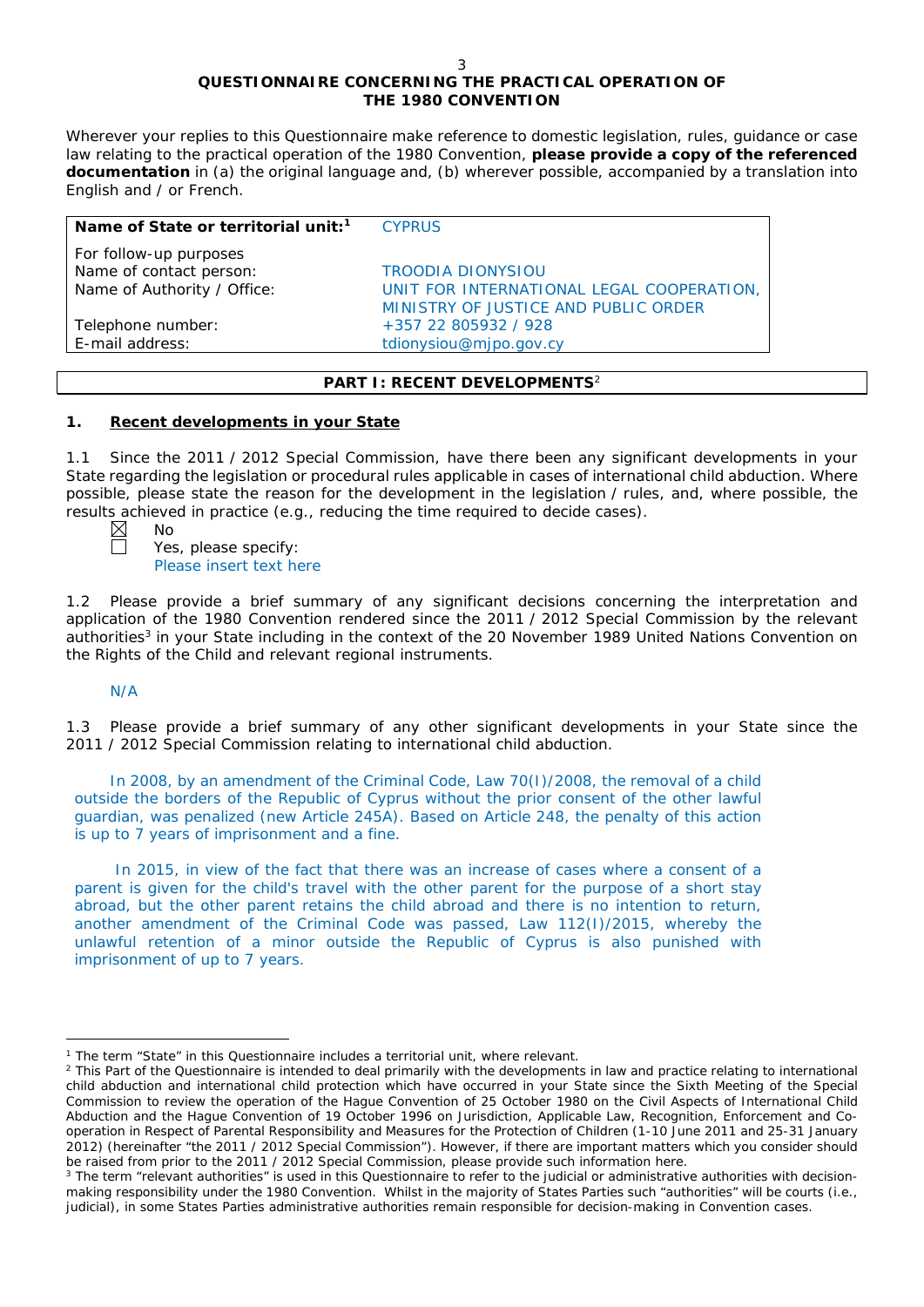# **2. Issues of compliance**

No

No

2.1 Are there any States Parties to the 1980 Convention with whom you are having particular challenges in achieving successful co-operation? Please specify the challenges you have encountered and, in particular, whether the problems appear to be systemic.

Yes, please specify:

There is lack of rapid communication by a tendency to use regular means of communication, as post instead of emails, which considerably delays the cases.

2.2 Are you aware of situations / circumstances in which there has been avoidance / evasion of the 1980 Convention?

Yes, please specify: Please insert text here

# **PART II: THE PRACTICAL OPERATION OF THE 1980 CONVENTION**

# **3. The role and functions of Central Authorities designated under the 1980 Convention**<sup>4</sup>

*In general*

3.1 Have any challenges arisen in practice in achieving effective communication or co-operation with other Central Authorities?

No

No

No

Yes, please specify:

The tendency to use regular post for communication instead of the using the electronic means of communication (emails) by some CAs, results in substantially delaying the cases.

3.2 Have any of the duties of Central Authorities, as set out in **Article 7** of the 1980 Convention, raised any particular problems in practice either in your State, or in States Parties with whom you have cooperated?

 $\Box$  $\boxtimes$ 

Yes, please specify:

Art. 7 (a) the location of the exact whereabouts of a child may delay cases.

3.3 Has your Central Authority encountered any challenges with the application of any of the 1980 Convention provisions? If so, please specify.



Yes, please specify:

The location of the exact whereabouts of a child may delay the cases. Also, in most of the cases it may be impossible to reach to a decision from the date of the commencement of the proceedings within 6 weeks, due to several reasons.

## *Legal aid and representation*

3.4 Do the measures your Central Authority takes to provide or facilitate the provision of legal aid, legal advice and representation in return proceedings under the 1980 Convention (**Art. 7(2)-(g)**) result in delays in proceedings either in your own State, or, where cases originate in your State, in any of the requested States you have dealt with?



No Yes, please specify: Please insert text here

| <sup>4</sup> See also Section 5 below on "Ensuring the safe return of children" which involves the role and functions of Central Authorities. |  |  |
|-----------------------------------------------------------------------------------------------------------------------------------------------|--|--|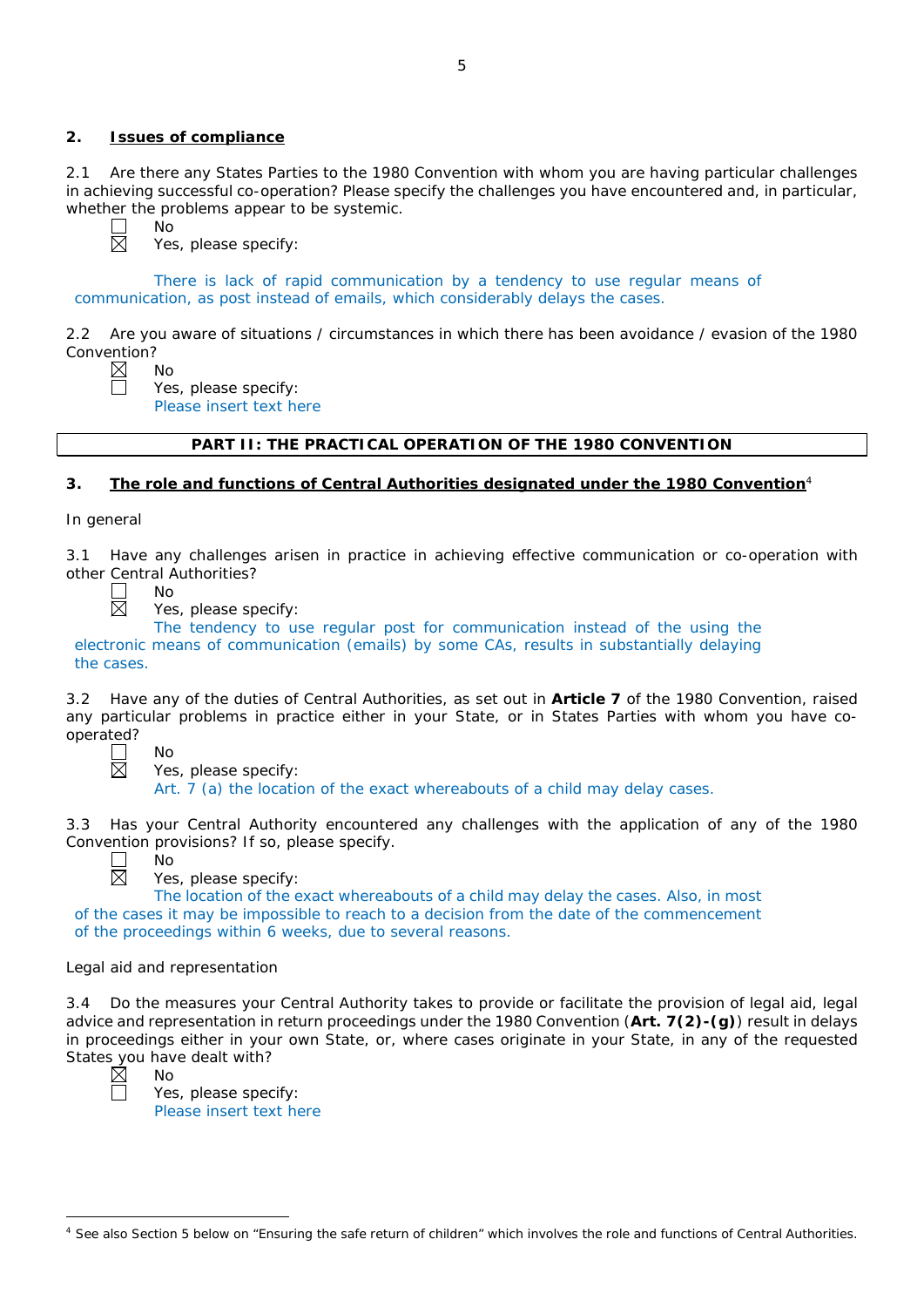3.5 Are you aware of any other challenges in your State, or, where cases originate in your State, in any of the requested States you have dealt with, regarding the obtaining of legal aid, advice and / or representation for either left-behind parents or taking parents?5

No

No

Yes, please specify: Please insert text here

## *Locating the child*

3.6 Has your Central Authority encountered any challenges with locating children in cases involving the 1980 Convention, either as a requesting or requested State?



Yes, please specify the challenges encountered and what steps were taken or are considered to be taken to overcome these challenges:

The location of the exact whereabouts of a child may delay the cases. In some cases the lack of information concerning the taking parent may make it impossible to discover the exact location of the whereabouts of the child and proceed to the commencement of judicial proceedings. Efforts are made through Public Authorities, i.e Social Insurance registry, Labor Department, Ministry of Education, Police Authorities, to locate a parent and a child with as much information provided as possible.

3.7 Has your Central Authority worked with any external agencies to discover the whereabouts of a child wrongfully removed to or retained within your State (*e.g.*, the police, Interpol, private location services)?

岗

No

No

Yes, please share any good practice on this matter:

see reply in question 3.6

#### *Information exchange, training and networking of Central Authorities*

3.8 Has your Central Authority shared its expertise with another Central Authority or benefited from another Central Authority sharing its expertise with your Central Authority, in accordance with the Guide to Good Practice – Part I on Central Authority Practice?6



Yes, please specify:

Sharing of expertise and experience is done mostly with the CAs of the EU countries during the EJN meetings and cooperation concerning the application of the Brussels IIa Regulation.

3.9 Has your Central Authority organised or participated in any other networking initiatives between Central Authorities such as regional meetings via conference call or videoconference? No



 $\overline{a}$ 

Yes, please specify: Please insert text here

<sup>&</sup>lt;sup>5</sup> See paras 1.1.4 to 1.1.6 of the "Conclusions and Recommendations of the Fifth Meeting of the Special Commission to review the operation of the *Hague Convention of 25 October 1980 on the Civil Aspects of International Child Abduction* and the practical implementation of the *Hague Convention of 19 October 1996 on Jurisdiction, Applicable Law, Recognition, Enforcement and Co-operation in Respect of Parental Responsibility and Measures for the Protection of Children* (30 October – 9 November 2006) (hereinafter referred to as the ["Conclusions and Recommendations of the 2006 Special Commission"](https://assets.hcch.net/upload/concl28sc5_e.pdf)) and paragraphs 32 to 34 of the [Conclusions and Recommendations of the Special Commission](https://assets.hcch.net/upload/wop/concl28sc6_e.pdf) to review the operation of the Hague Convention of *19 October 1980 on Jurisdiction, Applicable law, [Recognition, Enforcement and Co-operation in Respect of Parental Responsibility](https://assets.hcch.net/upload/wop/concl28sc6_e.pdf)  [and Measures for the Protection of Children](https://assets.hcch.net/upload/wop/concl28sc6_e.pdf)* (1-10 June 2011 and 25-31 January 2012) (hereinafter the "C&R of the 2011/2012 Special Commission") (available on the Hague Conference website at < www.hcch.net > under "Child Abduction Section" then "Special Commission meetings").

<sup>&</sup>lt;sup>6</sup> Available on the Hague Conference website at < www.hcch.net > under "Child Abduction Section" then "Guides to Good Practice". See, in particular, Chapter 6.5 on twinning arrangements.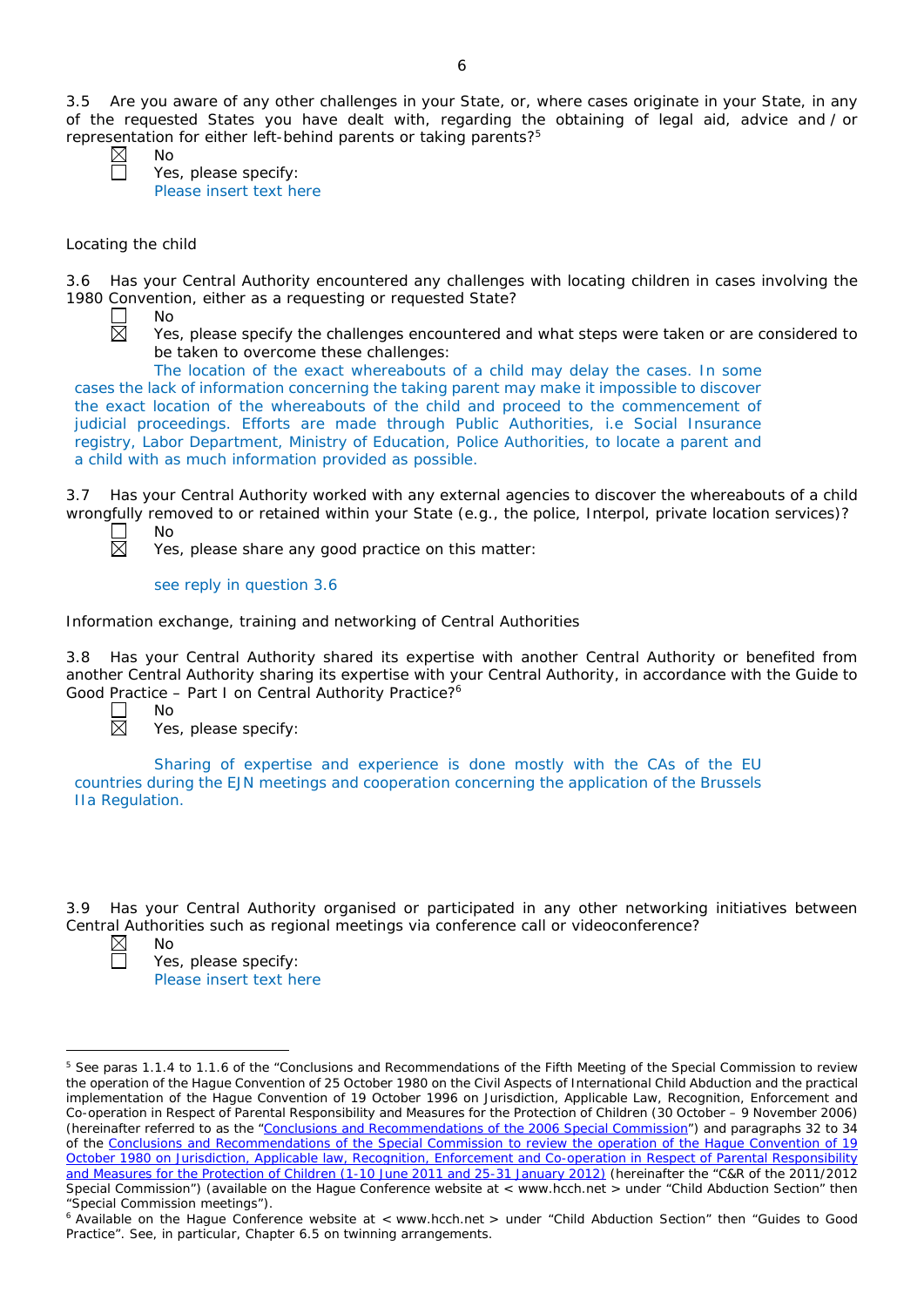*Statistics*<sup>7</sup>

3.10 If your Central Authority does not submit statistics through the web-based INCASTAT database, please explain why.

Submitted statistics in the INCASTAT database for the year 2015, as requested.

#### *Prompt handling of cases*

No

3.11 Does your Central Authority have mechanisms in place to ensure the prompt handling of cases?

区

Yes, please specify:

Priority is given in all new incoming and outgoing cases. Furthermore, all case files are updated every 15 days or earlier if necessary.

3.12 If your Central Authority is experiencing delays in handling cases please specify the main reasons for these delays:

The location of the exact whereabouts of a child and the abducting parent.

## **4. Court proceedings & promptness**

4.1 Has your State limited the number of judicial or administrative authorities who can hear return applications under the 1980 Convention (*i.e.*, concentration of jurisdiction")?8

Yes No, please indicate if such arrangements are being contemplated: Please insert text here

4.2 Does your State have mechanisms in place to handle return decisions within six weeks (*e.g.*, production of summary evidence, limitation of appeals, swift enforcement)?

 $\overline{a}$ 

No

Yes, please explain:

Only one appeal to the Supreme Court, swift enforcement of the return decisions.

4.3 If your response to the previous question is No, does your State contemplate implementing mechanisms to meet the requirement of prompt return under the 1980 Convention (*e.g.*, procedures, bench-books, guidelines, protocols)?

- $\Box$ No, please explain:
- Please insert text here  $\Box$ 
	- Yes, please explain: Please insert text here

4.4 If your State is experiencing delays in handling return decisions please specify the main reasons for these delays:

In instances where the taking parent refuses to obey / comply with the Return Order and hides the child, or when the taking parent files an appeal to the return Order or when the taking parent applies for the suspension of the enforcement of the return Order until the final decision of the appeal court.

4.5 Do your courts regularly order immediate protective measures when initiating the return procedure, so as to prevent a new removal and minimize the harm to the child (*e.g.*, prohibit removal of the child from the jurisdiction, retain documentation, grant provisional access rights to the leftbehind parent)?



Please insert text here

 $\boxtimes$ Yes, please explain:

Following an application filed by the Office of the Attorney General of the Republic, that represents the applicant - left behind parent at court, the Family courts issue interim Orders for the prohibition of further removal of the child from Cyprus (stop list) until the final

<sup>7</sup> See paras 1.1.16 to 1.1.21 of the Conclusions and Recommendations of the 2006 Special Commission (*supra.* note 5). <sup>8</sup> See, *The [Judges' Newsletter](https://www.hcch.net/en/instruments/conventions/publications2/judges-newsletter)* on International Child Protection – Vol. XX / [Summer-Autumn 2013](https://assets.hcch.net/upload/newsletter/nl2013tome20en.pdf) the special focus of which was "Concentration of jurisdiction under the *Hague Convention of 25 October 1980 on the civil aspects of International Child Abduction* and other international child protection instruments".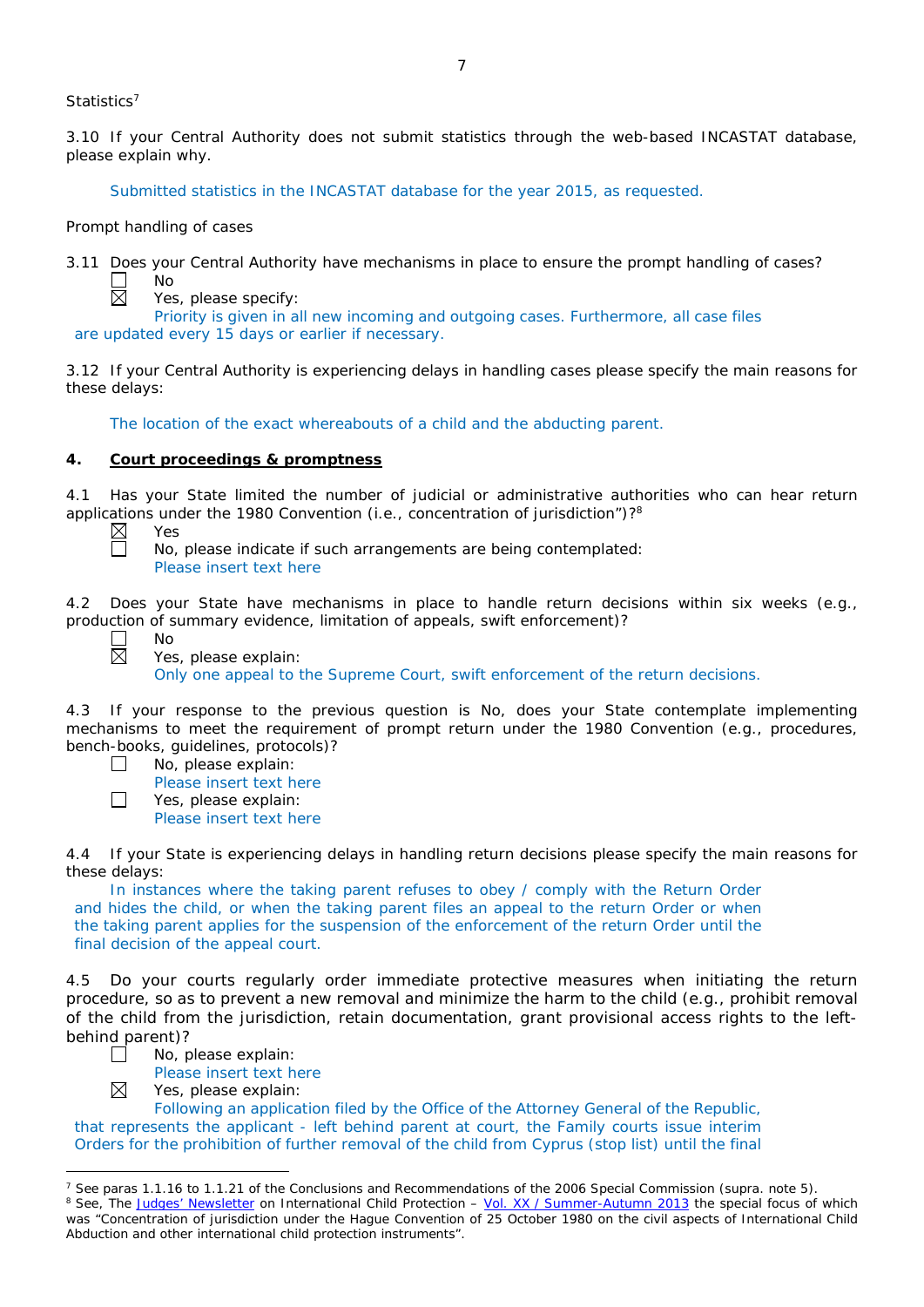outcome of the application for return and at the same time retention of travel documentation of the child.

4.6 Do your courts make use of direct judicial communications to ensure prompt proceedings?

Yes

Yes

No, please explain: Communications are made through the CA

4.7 If your State has not designated a sitting judge to the International Hague Network of Judges does your State intend to do so in the near future?

No, please explain: Please insert text here

4.8 Please comment upon any cases (whether your State was the requesting or requested State), in which the judge (or decision-maker) has, before determining an application for return, communicated with a judge or other authority in the requesting State regarding the issue of the child's safe return. What was the specific purpose of the communication? What was the outcome?

N/A

# **5. Ensuring the safe return of children**<sup>9</sup>

*Methods for ensuring the safe return of children*<sup>10</sup>

5.1 What measures has your Central Authority taken to ensure that the recommendations of the 2006 and 2011 / 2012 Special Commission meetings<sup>11</sup> regarding the safe return of children are implemented? N/A

5.2 In particular, in a case where the safety of a child is in issue and where a return order has been made in your State, how does your Central Authority ensure that the appropriate child protection bodies in the *requesting* State are alerted so that they may act to protect the welfare of a child upon return (until the appropriate court in the requesting State has been effectively seised)?

If such a matter is in issue, our CA will notify the requesting CA accordingly.

5.3 Where there are concerns in the requested State regarding possible risks for a child following a return, what conditions or requirements can the relevant authority in your State put in place to minimise or eliminate those concerns?

The competent Authority in Cyprus for the protection and care to children and other vulnerable groups of people, i.e the Social Welfare Services, may be notified accordingly to take any possible appropriate measures.

## *Use of the 1996 Convention to ensure a safe return*

5.4 If your State is not Party to the 1996 Convention, is consideration being given to the possible advantages of the 1996 Convention in providing a jurisdictional basis for urgent protective measures associated with return orders (**Arts 7 and 11**), in providing for their recognition by operation of law (**Art. 23**), and in communicating information relevant to the protection of the child (**Art. 34**)?



 $\overline{a}$ 

Yes, please explain: Please insert text here

*Protection of primary carer*

No

<sup>9</sup> See **Art. 7(2)** *h)* of the 1980 Convention.

<sup>&</sup>lt;sup>10</sup> Where relevant, please make reference to the use of undertakings, mirror orders and safe harbour orders and other such measures in your State.

<sup>11</sup> See the [Conclusions and Recommendations](https://assets.hcch.net/upload/concl28sc5_e.pdf) of the Special Commission of 2006 (*supra.* note 5) at paras 1.1.12 and 1.8.1 to 1.8.2 and 1.8.4 to 1.8.5 and the Appendix to the Conclusions and Recommendations and the [Conclusions and Recommendations](https://assets.hcch.net/upload/wop/concl28sc6_e.pdf)  of the 2011 / [2012 Special Commission](https://assets.hcch.net/upload/wop/concl28sc6_e.pdf) (*supra.* note 5).at paras 39-43.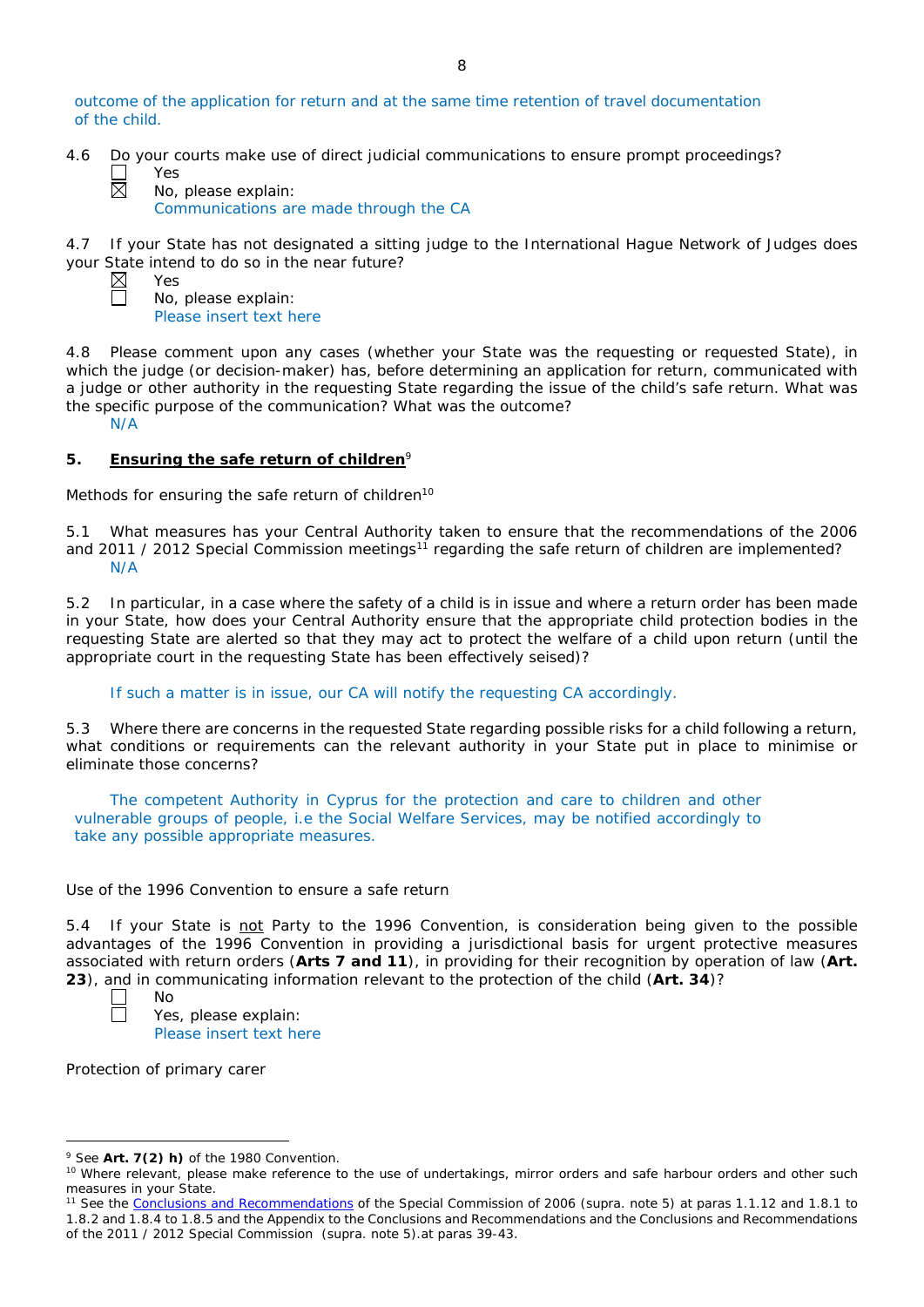5.5 Are you aware of cases in your State where a primary carer taking parent, for reasons of personal security (*e.g.*, domestic or family violence, intimidation, harassment, etc.) or others, has refused or has not been in a position to return with the child to the requesting State? How are such cases dealt with in your State? Please explain and provide case examples where possible.

N/A

5.6 In particular, would your authorities consider putting in place measures to protect the primary carer upon return in the requesting State as a mean to secure the safe return of the child? Please explain and provide case examples where possible.

If the protection of a prime carer or a child is an issue upon their return, the competent Authority, i,e the Social Welfare Services might be notified accordingly for any intervention.

#### *Post-return information*

5.7 In cases where measures are put in place in your State to ensure the safety of a child upon return, does your State (through the Central Authority, or otherwise) attempt to monitor the effectiveness of those measures upon the child's return? Would you support a recommendation that States Parties should cooperate to provide each other with follow-up information on such matters, insofar as is possible?

Following the return of a child our CA does not monitor any of such case or the effectiveness of any protective measure. However, upon a request by the interested State Party for a follow-up information, a relevant report by the Social Welfare Services can be requested.

5.8 If your State is not Party to the 1996 Convention, is consideration being given to the possible advantages of the 1996 Convention in providing a jurisdictional basis for requesting a report on the situation of the child upon return to the State of habitual residence (**Art. 32-(a)**)?

No

Yes, please explain: Please insert text here

#### **6. Voluntary agreements and mediation**

6.1 How does your Central Authority (either directly or through any intermediary) take, or is it considering taking, appropriate steps under **Article 7-(c)** to secure the voluntary return of the child or to bring about an amicable resolution of the issues? Please explain:

No mediation practice is available by the CA in cross border disputes.

6.2 In what ways have you used the "Guide to Good Practice on Mediation"<sup>12</sup> for the purpose of implementing the 1980 Convention in your State? Please explain:

N/A

 $12$  Available on the Hague Conference website at < www.hcch.net > under "Child Abduction Section" then "Guides to Good Practice".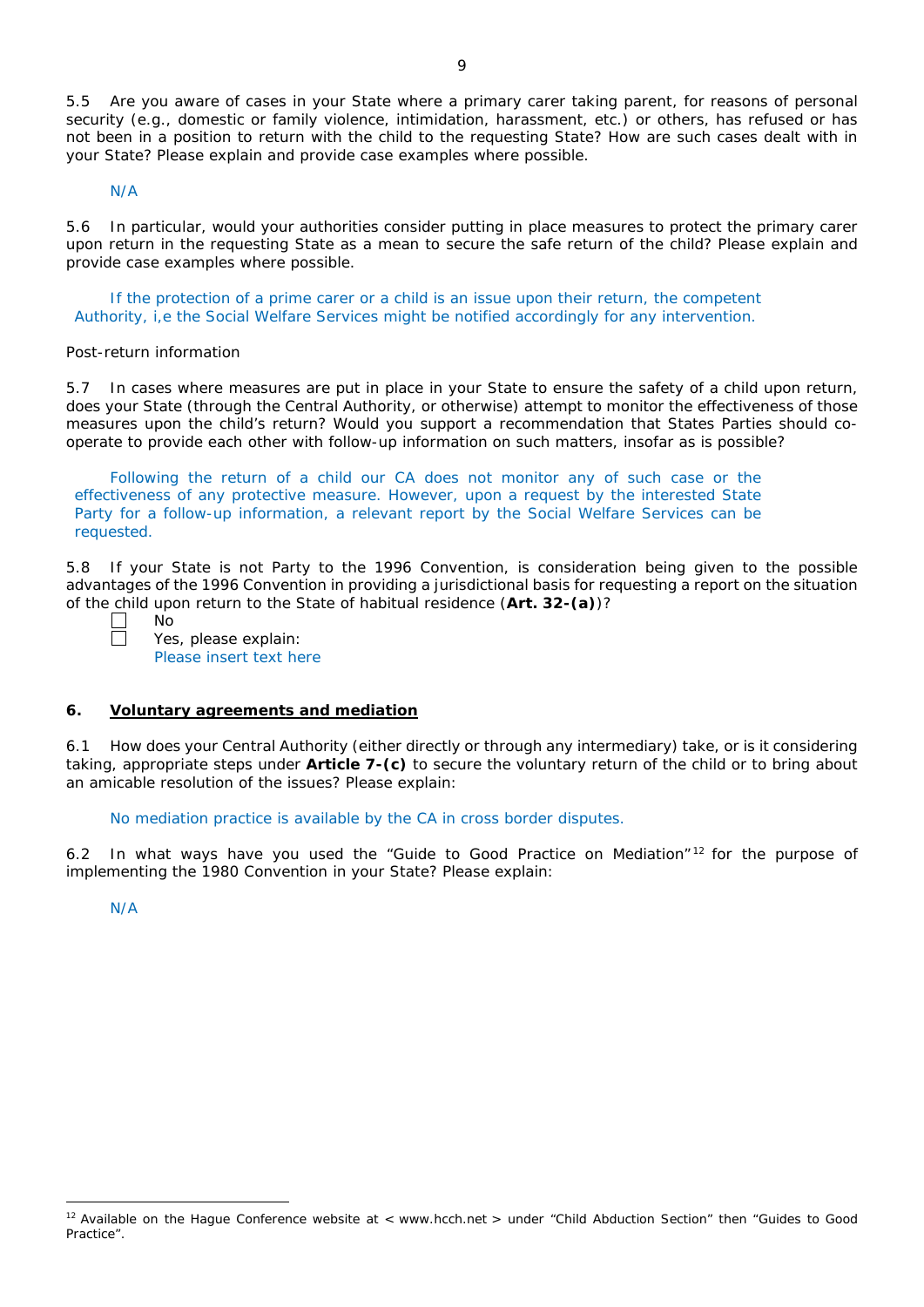6.3 Has your State considered or is it in the process of considering the establishment of a Central Contact Point for international family mediation to facilitate access to information on available mediation services and related issues for cross-border family disputes involving children, or has this task been entrusted to the Central Authority?<sup>13</sup><br> $\boxtimes$  No, please e

No, please explain:

No mediation practice is available by the CA in cross border disputes neither has been any consideration of the establishment of such a Contact point.

 $\Box$ Yes, please explain: Please insert text here

# **7. Preventive measures**

7.1 Has your State taken steps to advance the development of a travel form under the auspices of the International Civil Aviation Organisation?14

No Yes, please describe: Please insert text here

7.2 Regardless of whether the International Civil Aviation Organisation adds the development of a travel form to its work programme, would your State support the development of a non-mandatory model travel form under the auspices of the Hague Conference?

Yes

No, please explain: Please insert text here

# **8. The Guide to Good Practice under the 1980 Convention**

8.1 In what ways have you used the Parts of the Guide to Good Practice<sup>15</sup> to assist in implementing for the first time, or improving the practical operation of, the 1980 Convention in your State?

a. Part I on Central Authority Practice. Please explain:

Some of the reccomendations of Part I on Central Authority Practice is applied as the publication on the Ministry's website of all necessary information, forms and documents relating to the Convention, prompt communication with other CAs through the use of electronic mails, submission of statistics (year 2015) to INCASTAT.

- b. Part II on Implementing Measures. Please explain: N/A
- c. Part III on Preventive Measures. Please explain: N/A
- d. Part IV on Enforcement. Please explain: N/A

8.2 How have you ensured that the relevant authorities in your State have been made aware of, and have had access to, the Guide to Good Practice?

Updated publication on the Ministry's website of all necessary information, forms and documents relating to the Convention. Futhermore the Guide has been forwarded to the Authorities invonved i.e the Courts and the Office of the Attorney General of the Republic.

8.3 Do you have any other comments about any Part of the Guide to Good Practice?

N/A

<sup>&</sup>lt;sup>13</sup> As it has been encouraged in the Guide to Good Practice on Mediation, Chapter 4, on "Access to Mediation". par. 114-117. See also [Conclusions and Recommendations of the 2011](https://assets.hcch.net/upload/wop/concl28sc6_e.pdf) / 2012 Special Commission (*supra.* note 5) at par. 61.

<sup>14</sup> See the [Conclusions and Recommendations of the 2011](https://assets.hcch.net/upload/wop/concl28sc6_e.pdf) / 2012 Special Commission (*supra.* note 5) at par. 92.

<sup>&</sup>lt;sup>15</sup> All Parts of the Guide to Good Practice under the 1980 Convention are available on the Hague Conference website at < www.hcch.net > under "Child Abduction Section" then "Guides to Good Practice".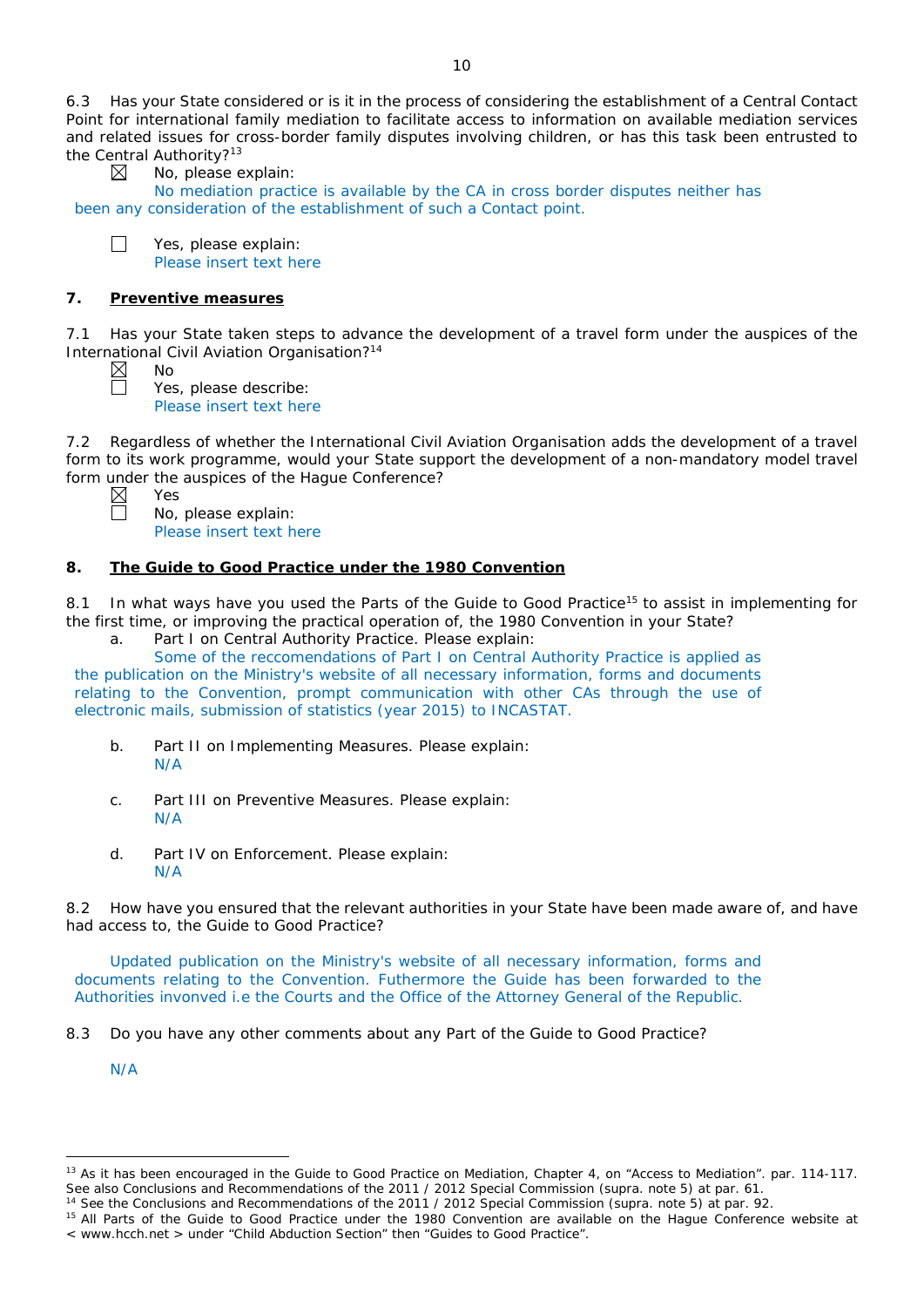#### **9. Publicity and debate concerning the 1980 Convention**

9.1 Has the 1980 Convention given rise to (a) any publicity (positive or negative) in your State, or (b) any debate or discussion in your national parliament or its equivalent?



No

Yes, please indicate the outcome of this debate or discussion, if any:

The 1980 Hague Convention and parental abduction cases were brought into the attention of the House of Representatives during the last 2 - 3 years in relation to a number of parental abductions to non-Convention States. The cases have given rise to discussions relating to the dealing of such particular cases, where the Convention does not apply, as well to discussions on the parental abductions to Convention states where the left behind parent bares the costs of the legal representation to these Convention states, where the States have made a reservation in accordance with Article 42 and 26 of the Convention.

The relevant Committee of the Parliament, i.e the Committee on Human Rights and on Equal Opportunities for Men and Women has since then been regularly updated by our CA about matters relating by the application of the Convention.

Also, parental abductions in general very often attract the attention of the media, as tv news, newspapers etc.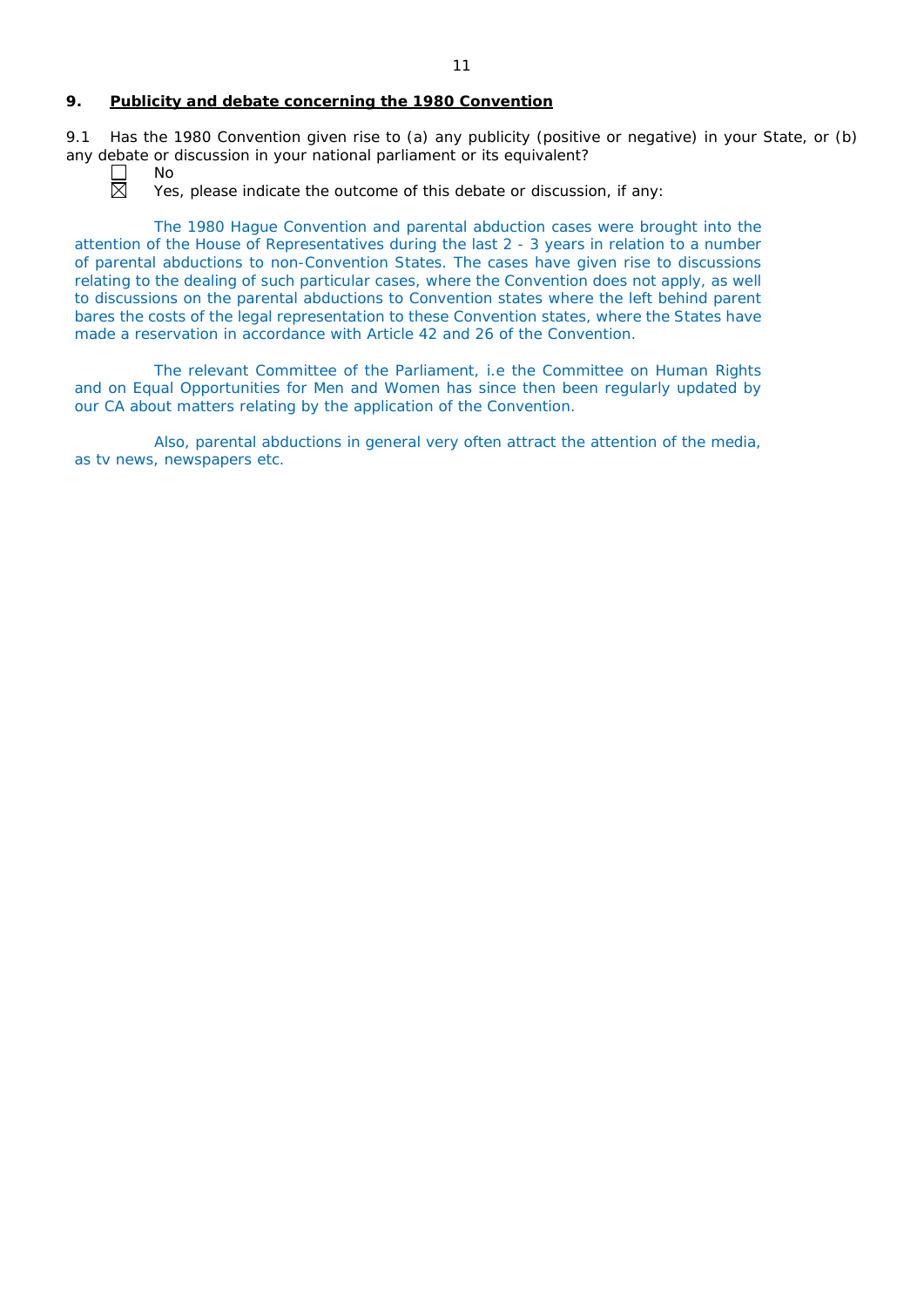## 9.2 By what methods does your State disseminate information to the public about the 1980 Convention?

All information is available in the website of the Ministry of Justice and Public Order, as the CA in Cyprus, under a special section. Furthermore, information is disseminated to any interested party or any private lawyer through telephone calls, emails and personal visits at the Ministry during office hours.

## **PART IV: TRANSFRONTIER ACCESS / CONTACT AND INTERNATIONAL FAMILY RELOCATION**

#### **10. Transfrontier access / contact**<sup>16</sup>

10.1 Since the 2011 / 2012 Special Commission, have there been any significant developments in your State regarding Central Authority practices, legislation, procedural rules or case law applicable in cases of transfrontier contact / access?

No Yes, please explain: Please insert text here

10.2 Please indicate any important developments in your State, since the 2011 / 2012 Special Commission, in the interpretation of **Article 21** of the 1980 Convention.

#### None

/

/

10.3 What problems have you experienced, if any, as regards co-operation with other States in respect of:

- a. the granting or maintaining of access rights; /
- b. the effective exercise of rights of access; and
- c. the restriction or termination of access rights.

Please provide case examples where possible. N/A

10.4 In what ways have you used the "General Principles and Guide to Good Practice on Transfrontier Contact Concerning Children"17 to assist in transfrontier contact / access cases in your State? Can you suggest any further principles of good practice?

/

## **11. International family relocation**<sup>18</sup>

11.1 Since the 2011 / 2012 Special Commission, have there been any significant developments in your State regarding the legislation, procedural rules or case law applicable to international family relocation? Where possible, please explain these developments in the legislation, procedural rules or case law:

**None** 

 $\overline{a}$ 

*"*1.7.4 The Special Commission concludes that parents, before they move with their children from one country to another, should be encouraged not to take unilateral action by unlawfully removing a child but to make appropriate arrangements for access and contact preferably by agreement, particularly where one parent intends to remain behind after the move. 1.7.5 The Special Commission encourages all attempts to seek to resolve differences among the legal systems so as to arrive as far as possible at a common approach and common standards as regards relocation."

<sup>16</sup> See the [Conclusions and Recommendations](https://assets.hcch.net/upload/concl28sc5_e.pdf) of the 2006 Special Commission (*supra.* note 5) at paras 1.7.1 to 1.7.3.

<sup>&</sup>lt;sup>17</sup> Available on the Hague Conference website at < www.hcch.net > under "Child Abduction Section" then "Guides to Good Practice".

 $18$  See the Conclusions and Recommendations of the 2006 Special Commission meeting at paras 1.7.4 to 1.7.5: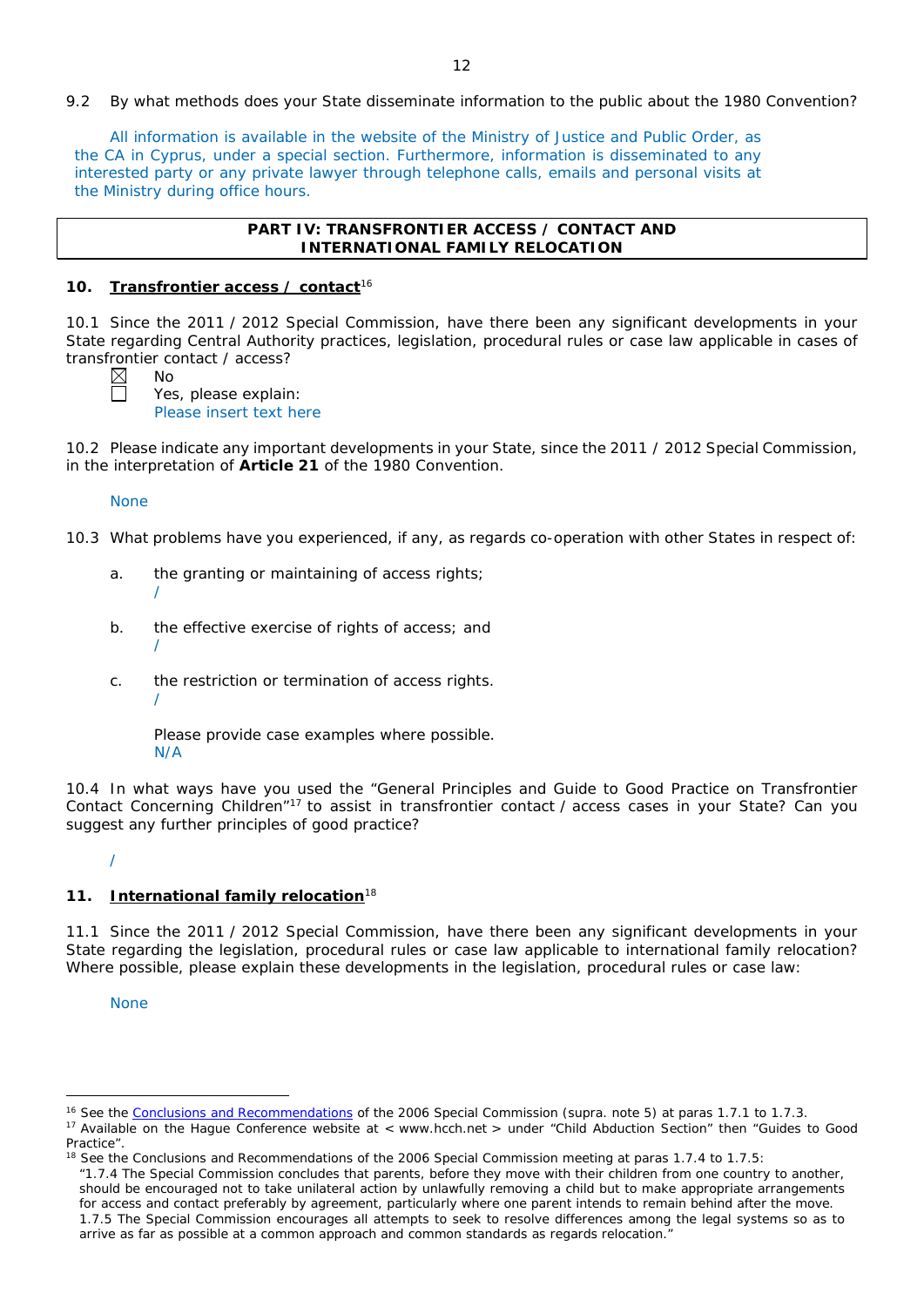# **PART V: NON-CONVENTION CASES AND NON-CONVENTION STATES**

## **12. Non-Convention cases and non-Convention States**

12.1 Are there any States that you would particularly like to see become a State Party to the 1980 Convention? If so, what steps would you suggest could be taken to promote the Convention and encourage ratification of, or accession to, the Convention in those States? Please explain:

/

12.2 Are there any States which are not Parties to the 1980 Convention or not Members of the Hague Conference that you would like to see invited to the Special Commission meeting in 2017?

/

*The "Malta Process"*<sup>19</sup>

12.2 In relation to the "Malta Process":

a. Do you have any comment to make on the "Principles for the Establishment of Mediation Structures in the context of the Malta Process" and the accompanying Explanatory Memorandum?<sup>20</sup> None

b. Have any steps been taken towards the implementation of the Malta Principles in your State and the designation of a Central Contact Point, in order to better address cross-border family disputes over children involving States that are not a Party to the 1980 and 1996 Conventions?

 $\boxtimes$ No

Yes, please explain: Please insert text here

c. What is your view as to the future of the "Malta Process"? N/A

# **PART VI: TRAINING AND EDUCATION AND THE TOOLS, SERVICES AND SUPPORT PROVIDED BY THE PERMANENT BUREAU**

## **13. Training and education**

13.1 Can you give details of any training sessions / conferences organised in your State to support the effective functioning of the 1980 Convention, and the influence that such sessions / conferences have had?

N/A

<sup>&</sup>lt;sup>19</sup> The "Malta Process" is a dialogue between certain States Parties to the 1980 and 1996 Conventions and certain States which are not Parties to either Convention, with a view to securing better protection for cross-border rights of contact of parents and their children and addressing the problems posed by international abduction between the States concerned. For further information see the Hague Conference website at < www.hcch.net > under "Child Abduction Section" then "Judicial Seminars on the International Protection of Children".

<sup>&</sup>lt;sup>20</sup> The Principles and Explanatory Memorandum were circulated to all Hague Conference Member States and all States participating in the Malta Process in November 2010. They are available on the Hague Conference website at < www.hcch.net > under "Child Abduction Section" then "Judicial Seminars on the International Protection of Children".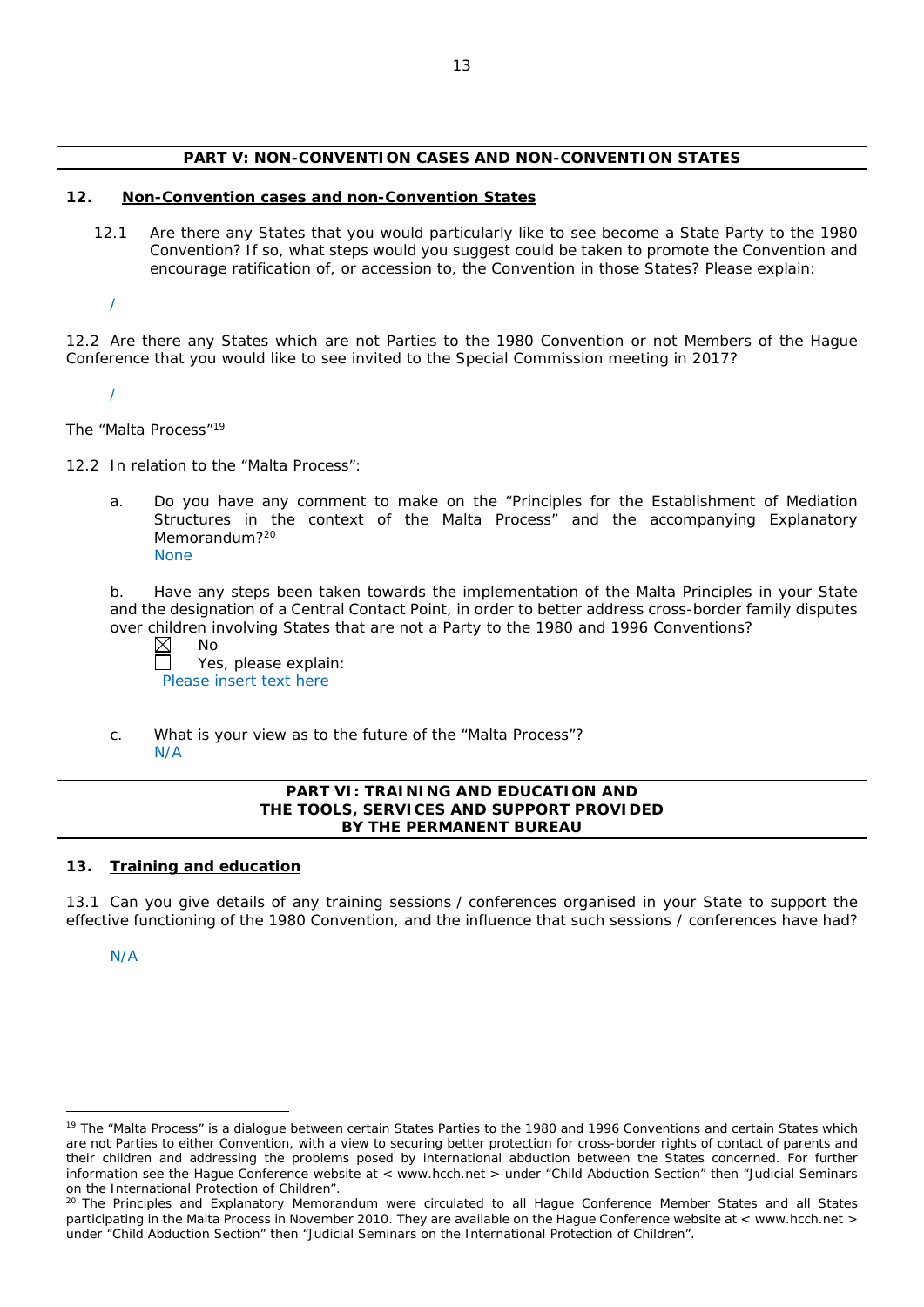# **14. The tools, services and support provided by the Permanent Bureau**

# *In general*

14.1 Please comment or state your reflections on the specific tools, services and support provided by the Permanent Bureau to assist with the practical operation of the 1980 and 1996 Conventions, including: a. The Country Profile available under the Child Abduction Section.

Very useful and helpful tool as it provides a first guidance on information and a general overview of the application of the Convention to each Convention State .

- b. INCADAT (the international child abduction database, available at < www.incadat.com >). N/A
- c. *The Judges' Newsletter* on International Child Protection the publication of the Hague Conference on Private International Law which is available online for free:  $21$ N/A
- d. The specialised "Child Abduction Section" of the Hague Conference website  $(<$  www.hcch.net >); Extremely useful as it gathers all available information in one section.
- e. INCASTAT (the database for the electronic collection and analysis of statistics on the 1980 Convention);<sup>22</sup>

## A useful database.

- f. Providing technical assistance and training to States Parties regarding the practical operation of the 1980 and 1996 Conventions.<sup>23</sup> Such technical assistance and training may involve persons visiting the Permanent Bureau or, alternatively, may involve the Permanent Bureau organising, or providing assistance with organising, national and international judicial and other seminars and conferences concerning the Convention(s) and participating in such conferences; /
- g. Encouraging wider ratification of, or accession to, the Convention(s), including educating those unfamiliar with the Convention(s);  $24$
- / h. Supporting communications between Central Authorities, including maintaining their contact details updated on the HCCH website;

Important to maintain contact details of each CA updated

i. Supporting communications among Hague Network Judges and between Hague Network Judges and Central Authorities, including maintaining a confidential database of up-to-date contact details of Hague Network Judges /

## *Other*

- 14.2 What other measures or mechanisms would you recommend:
	- a. To improve the monitoring of the operation of the Conventions; /
	- b. To assist States in meeting their Convention obligations; and

<sup>&</sup>lt;sup>21</sup> Available on the Hague Conference website at < www.hcch.net > under "Child Abduction Section" and "Judges' Newsletter on International Child Protection". For some volumes of *The Judges' Newsletter*, it is possible to download individual articles as required.

 $22$  Further information is available via the Hague Conference website at < www.hcch.net > under "Child Abduction Section" then "INCASTAT".

<sup>&</sup>lt;sup>23</sup> Such technical assistance may be provided to judges, Central Authority personnel and / or other professionals involved with the practical operation of the Convention(s).

 $24$  Which again may involve State delegates and others visiting the Permanent Bureau or, alternatively, may involve the Permanent Bureau organising, or providing assistance with organising, national and international judicial and other seminars and conferences concerning the Convention(s) and participating in such conferences.